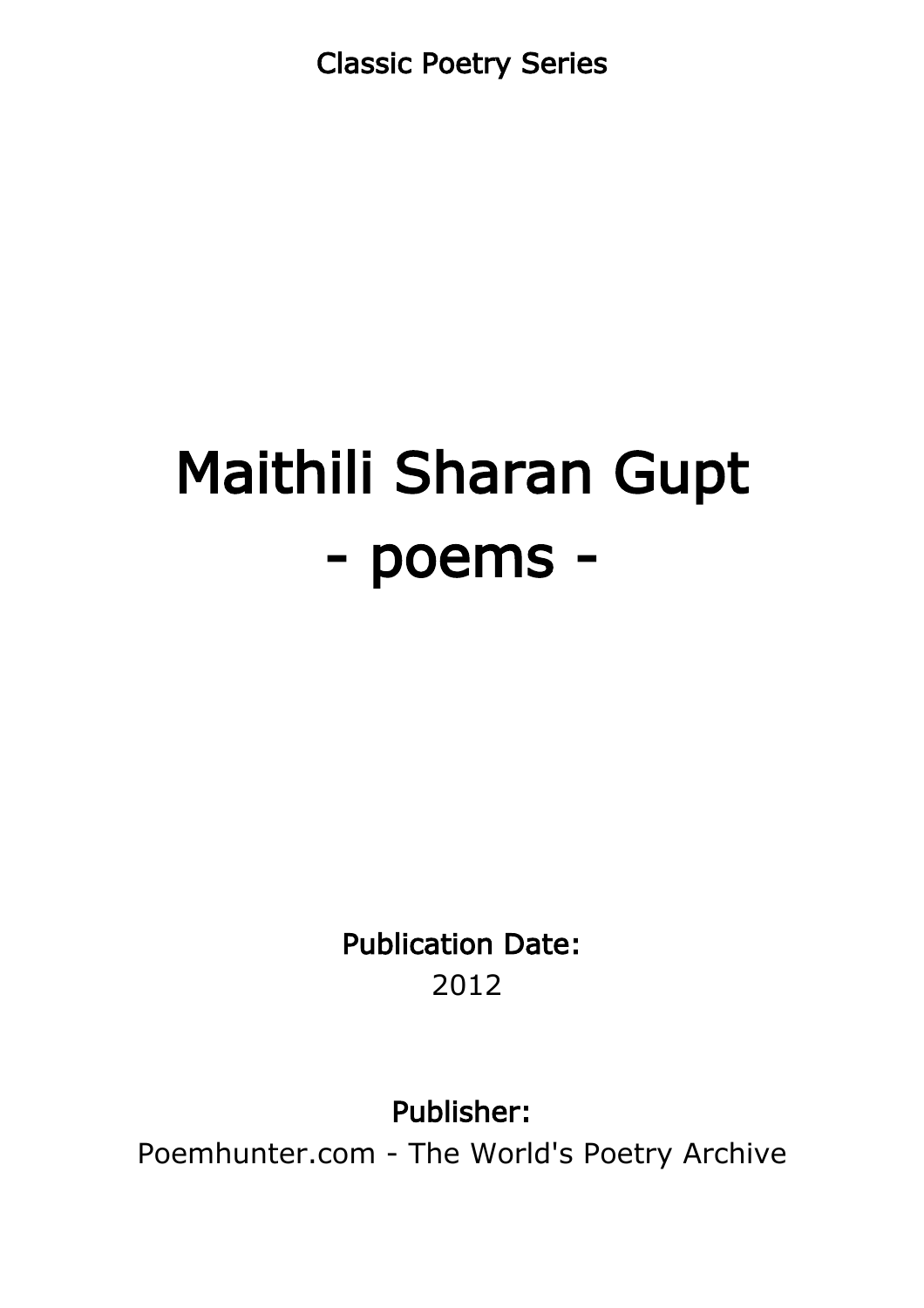## Maithili Sharan Gupt(3 August 1886 – 12 December 1964)

Maithilisharan Gupt (????????? ?????) was one of the most important modern Hindi poets. He is considered among the pioneers of Khari Boli (plain dialect) poetry and wrote in Khari Boli at a time when most Hindi poets favoured the use of Brajbhasha.

 **Life**  $<$ **/b** $>$ 

Born Chirgaon, Jhansi in a Gahoi family. His father was Seth Ramcharan Gupta and mother's name was Smt. Kashibai. He disliked school as a child, so his father arranged for his education at their home. As a child, Gupt studied Sanskrit, English and Bengali. Mahavir Prasad Dwivedi was his mentor. He was married on 1895.

<b> Career </b>

**<b> Literary Works </b>** 

Gupt entered the world of Hindi literature by writing poems in various magazines, including Saraswati. In 1910, his first major work, Rang mein Bhang was published from Indian Press. With Bharat Bharati, his nationalist poems became popular among Indians, who were struggling for independence. Most of his poems revolve around plots from Ramayana, Mahabharata, Buddhist stories and the lives of famous religious leaders. His famous work Saket revolves around Urmila, wife of Lakshmana, from Ramayana, while another of his works Yashodhara revolves around Yashodhara, the wife of Gautama Buddha.

An admirer of Hindi literature can easily estimate the depth of immortal poet by his last lines..

????? ? ???? ?? ??? ???, ?????? ?? ?? ????? ????.. ?????? ???? ?? ??, ???? ? ??? ?? ?? ????.. ??? ?? ????? ?? ?? ?? ????? ?? ?????? ????..

**<b> Translations </b>** 

Gupt also translated major works from other language into Hindi. These include Rubaiyat of Omar Khayyám and Swapnavaasavdatta (a Sanskrit play).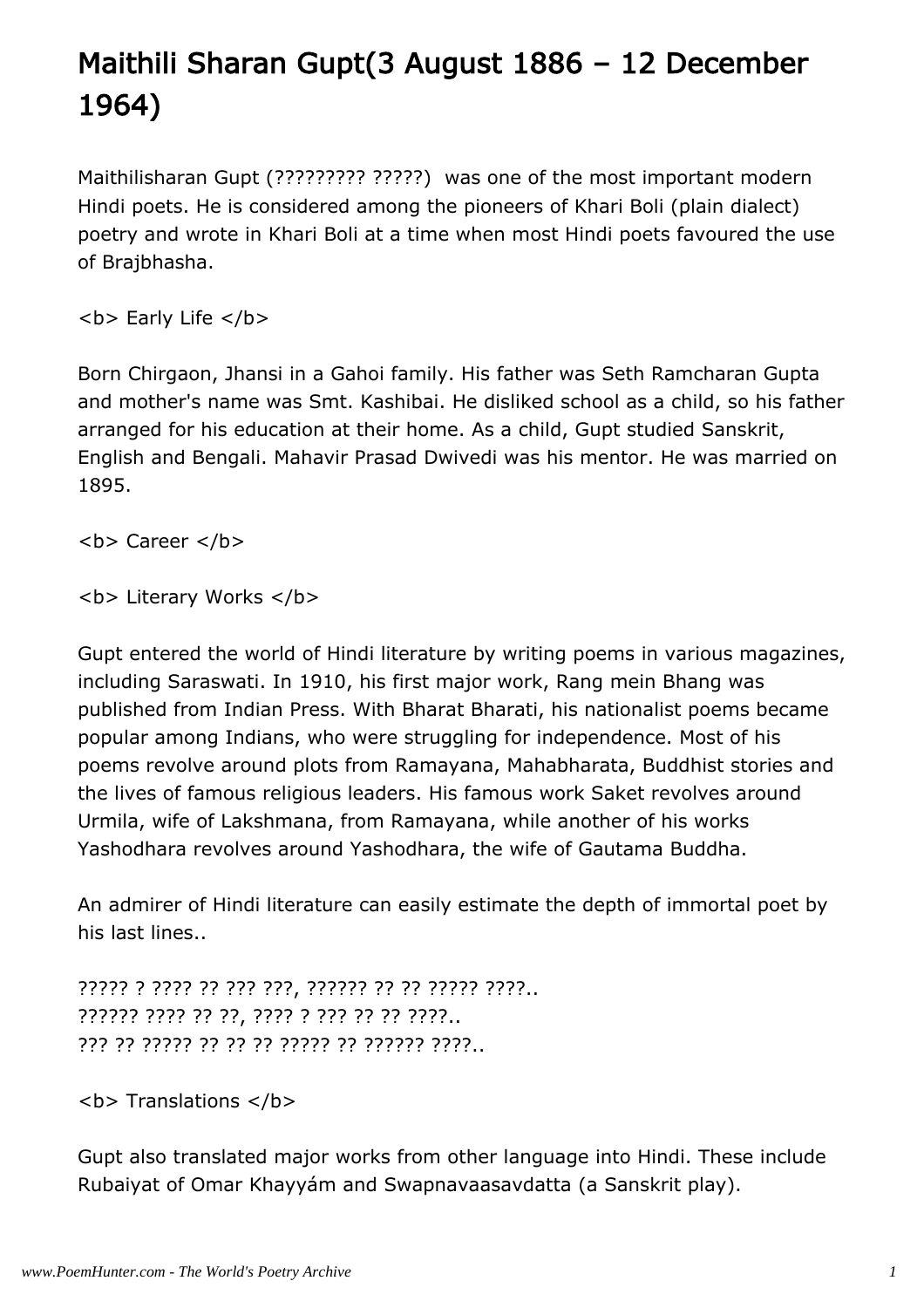**<b> Public Office </b>** 

After India became independent in 1947, he was also made an honorary member of the Rajya Sabha, where he used poetry to put his opinions before the other members. He remained a member of the Rajya Sabha till his death in 1965.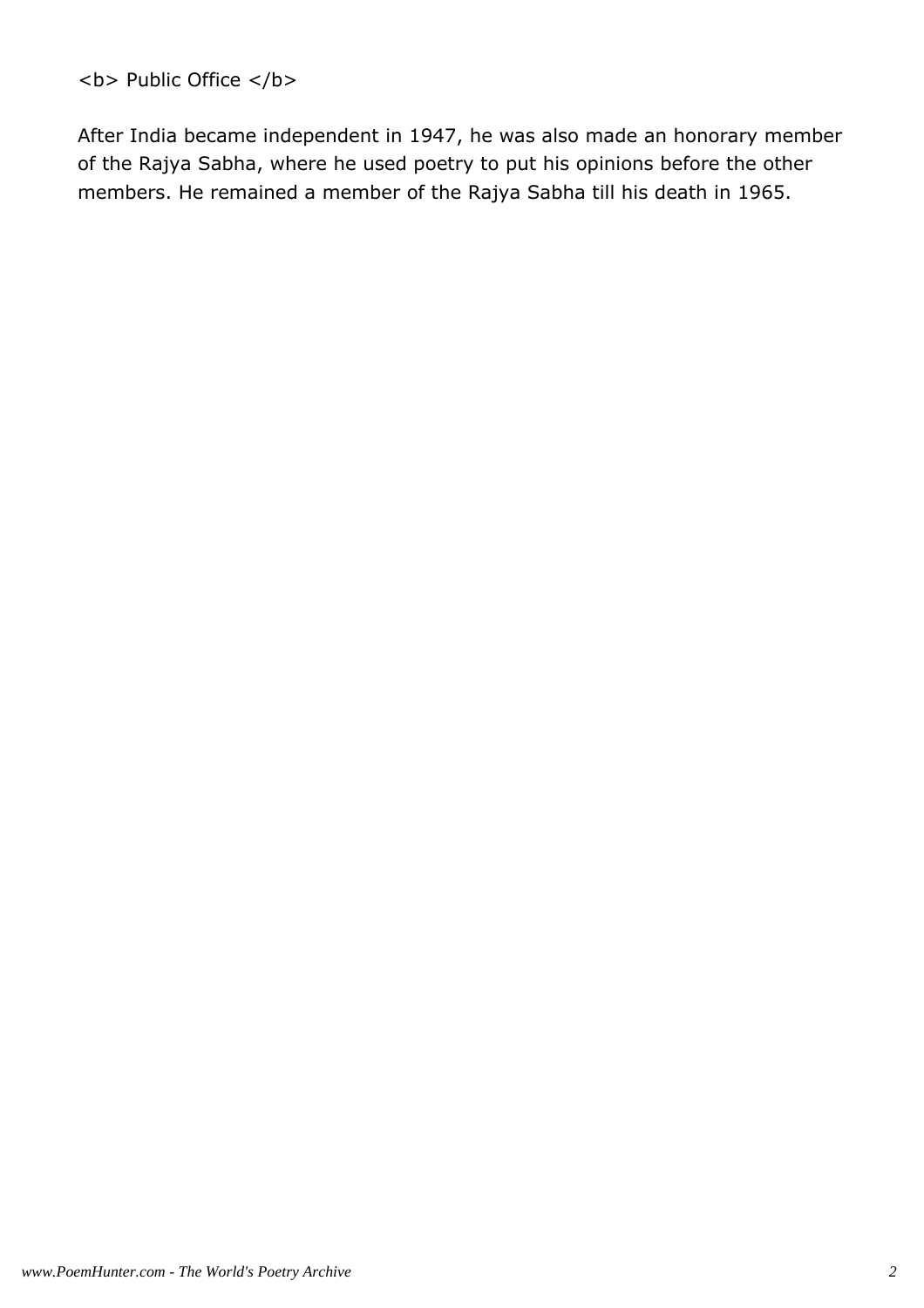## Arjun Ki Pratigya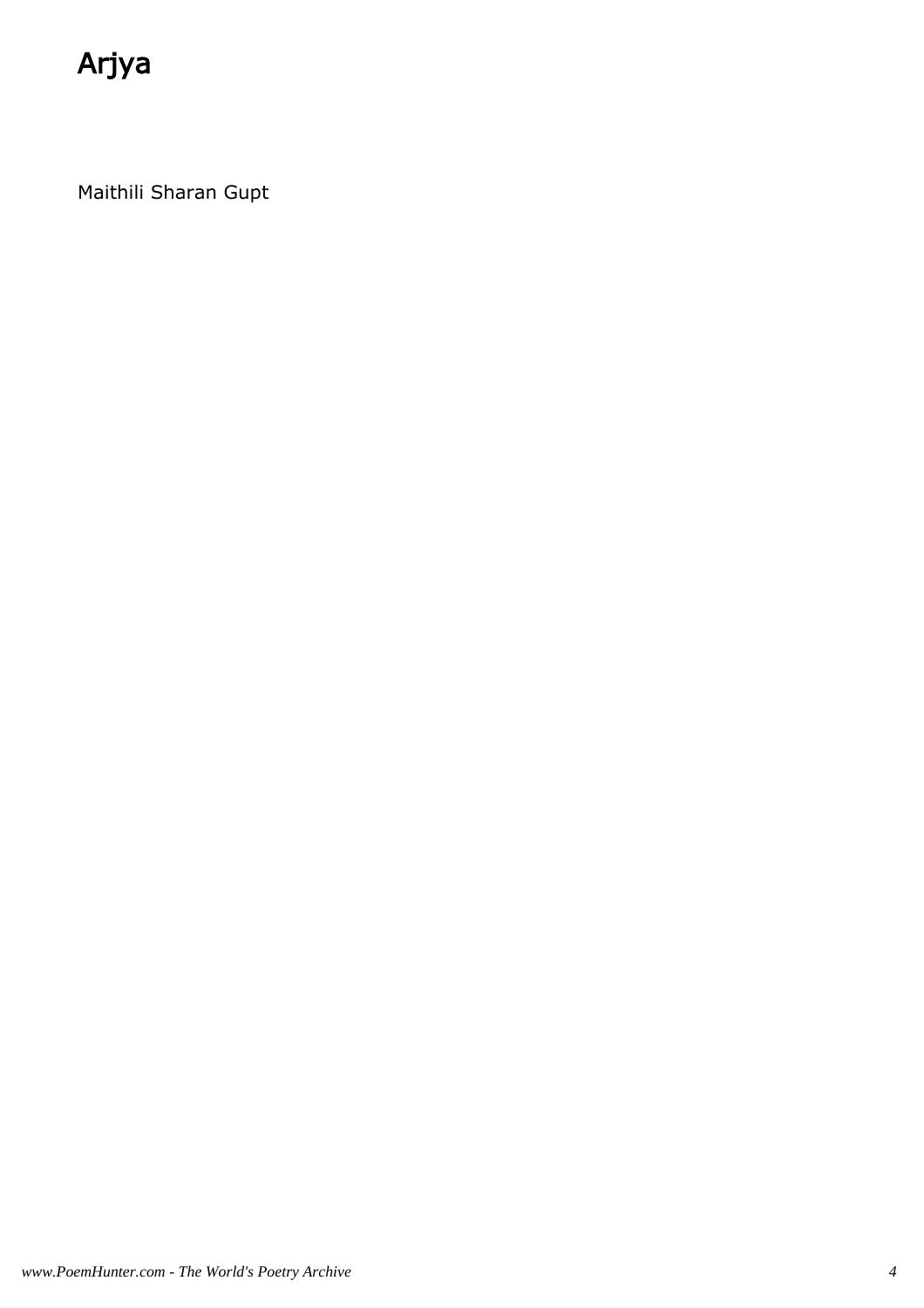#### Bharat Mata Ka Mondir Yah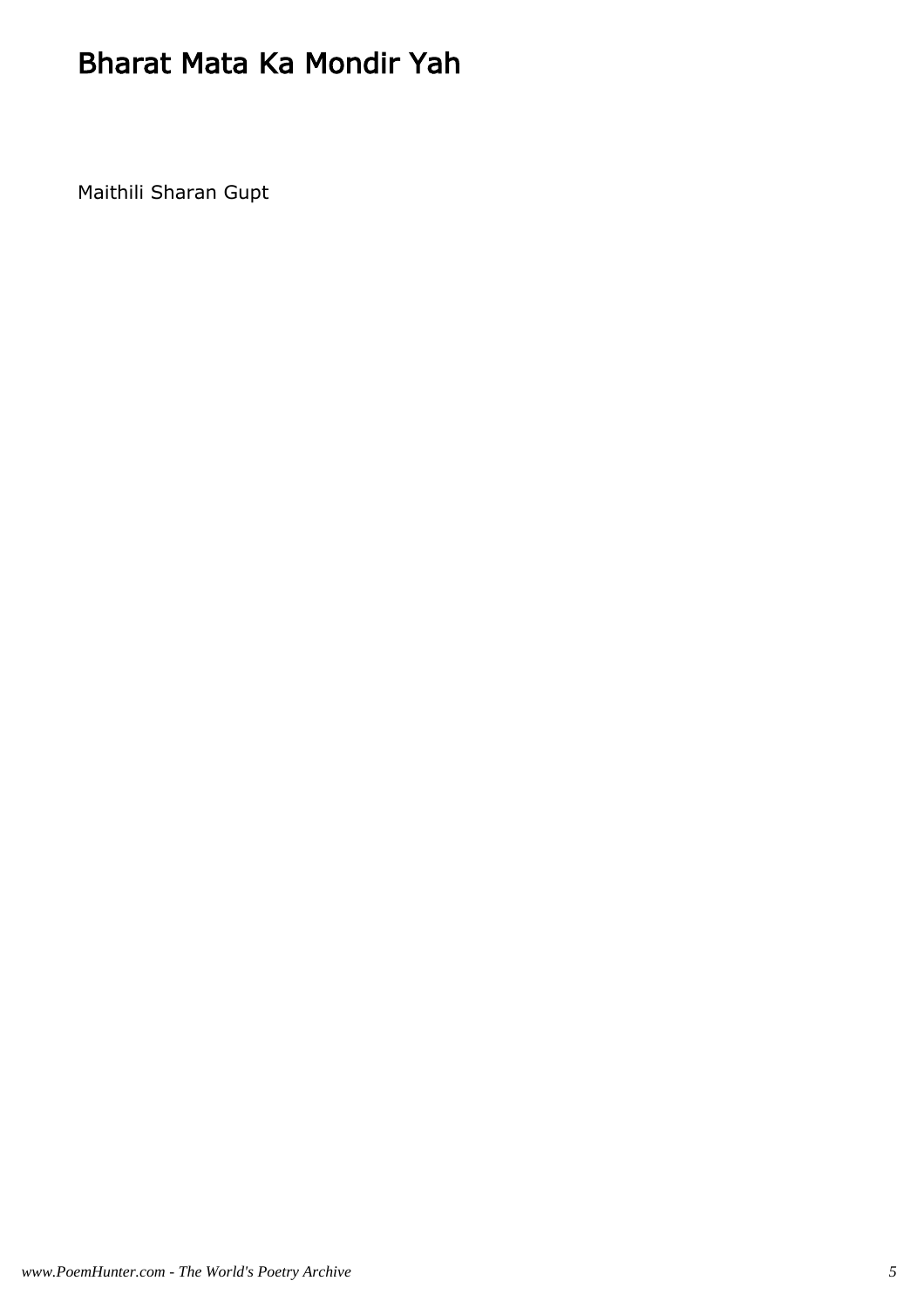### Charu Chandr Ki Chanchala Kirenm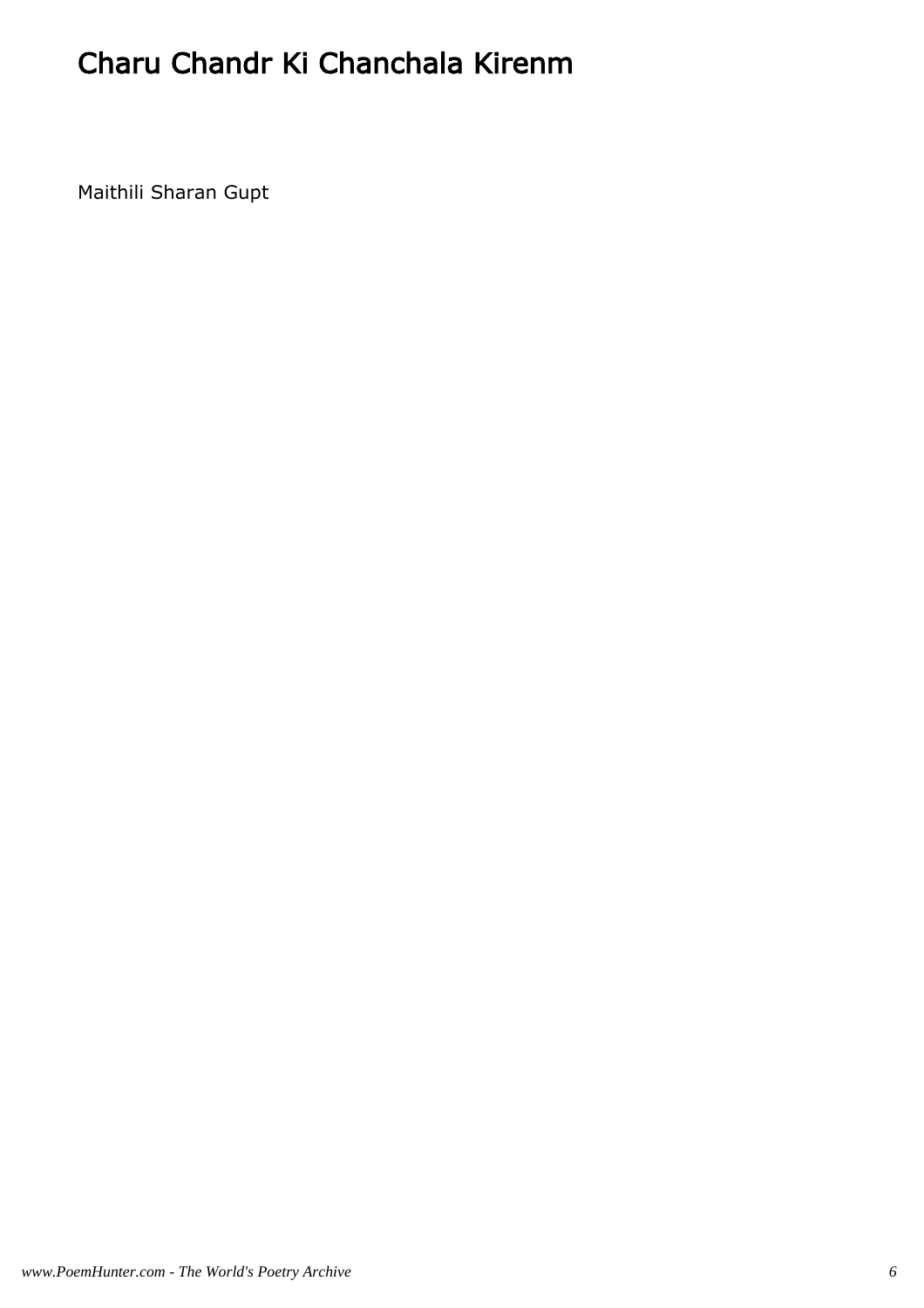#### Dono Aur Prem Palta Hei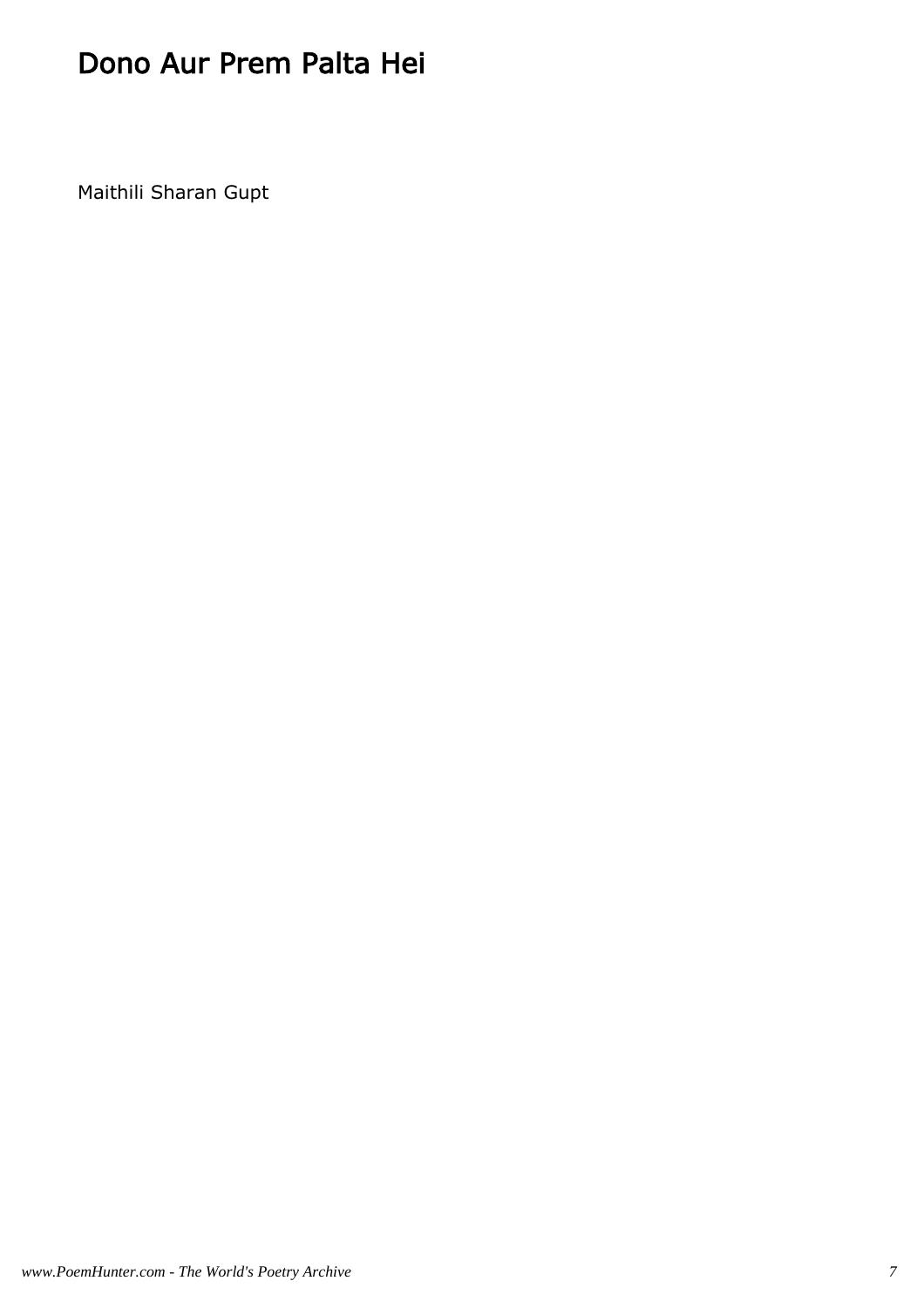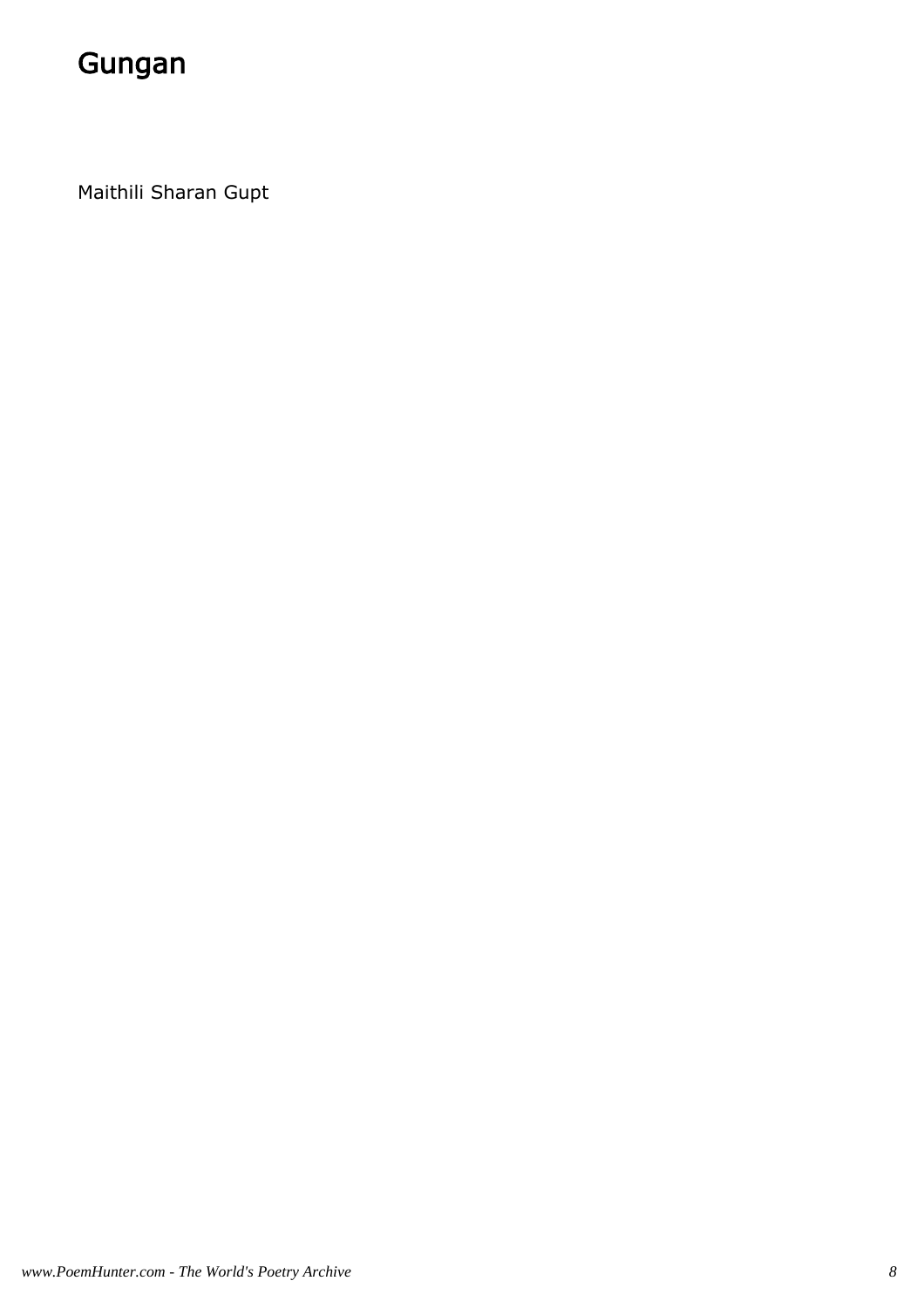## Jiban Ki Hi Jay Ho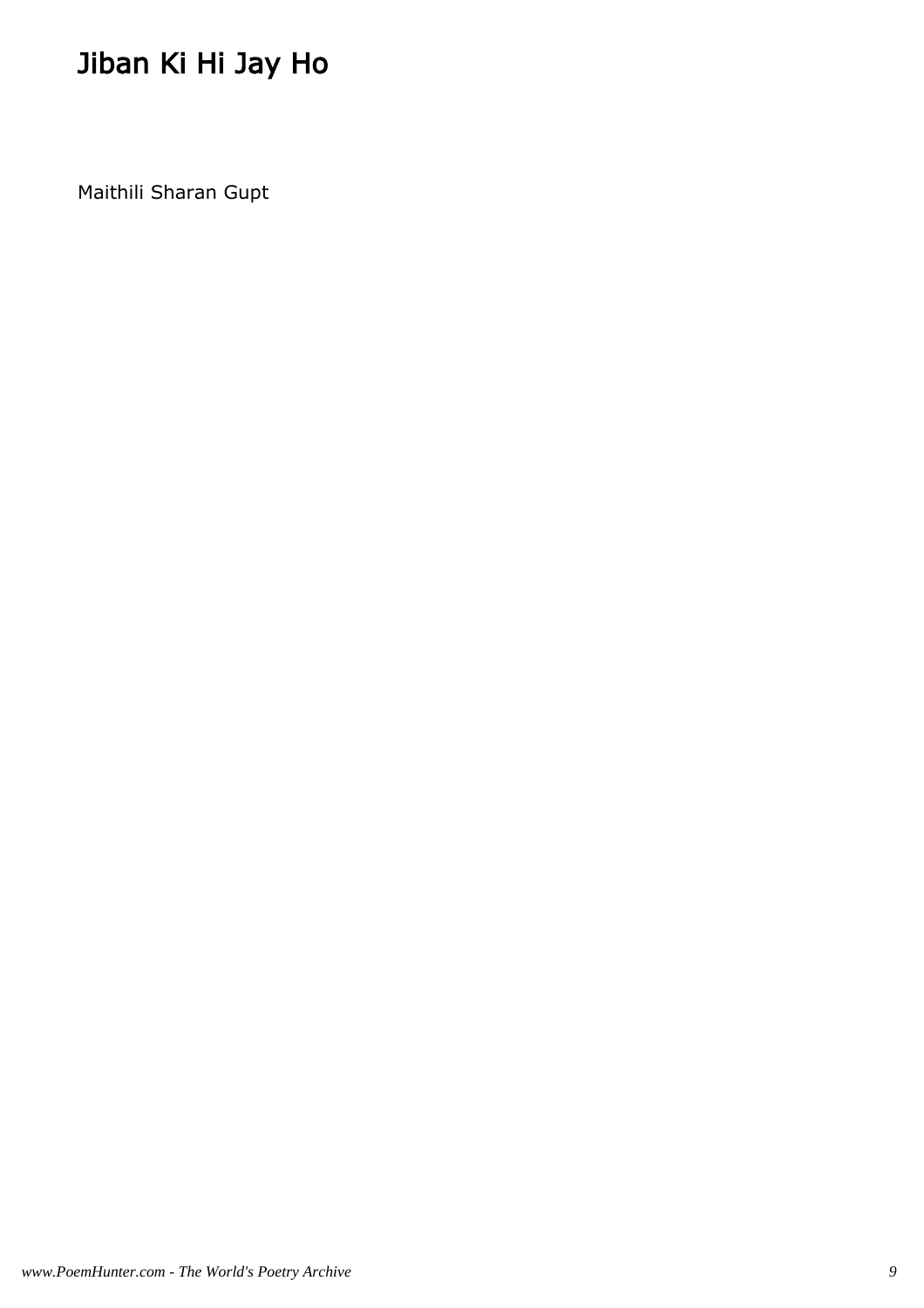#### Kishan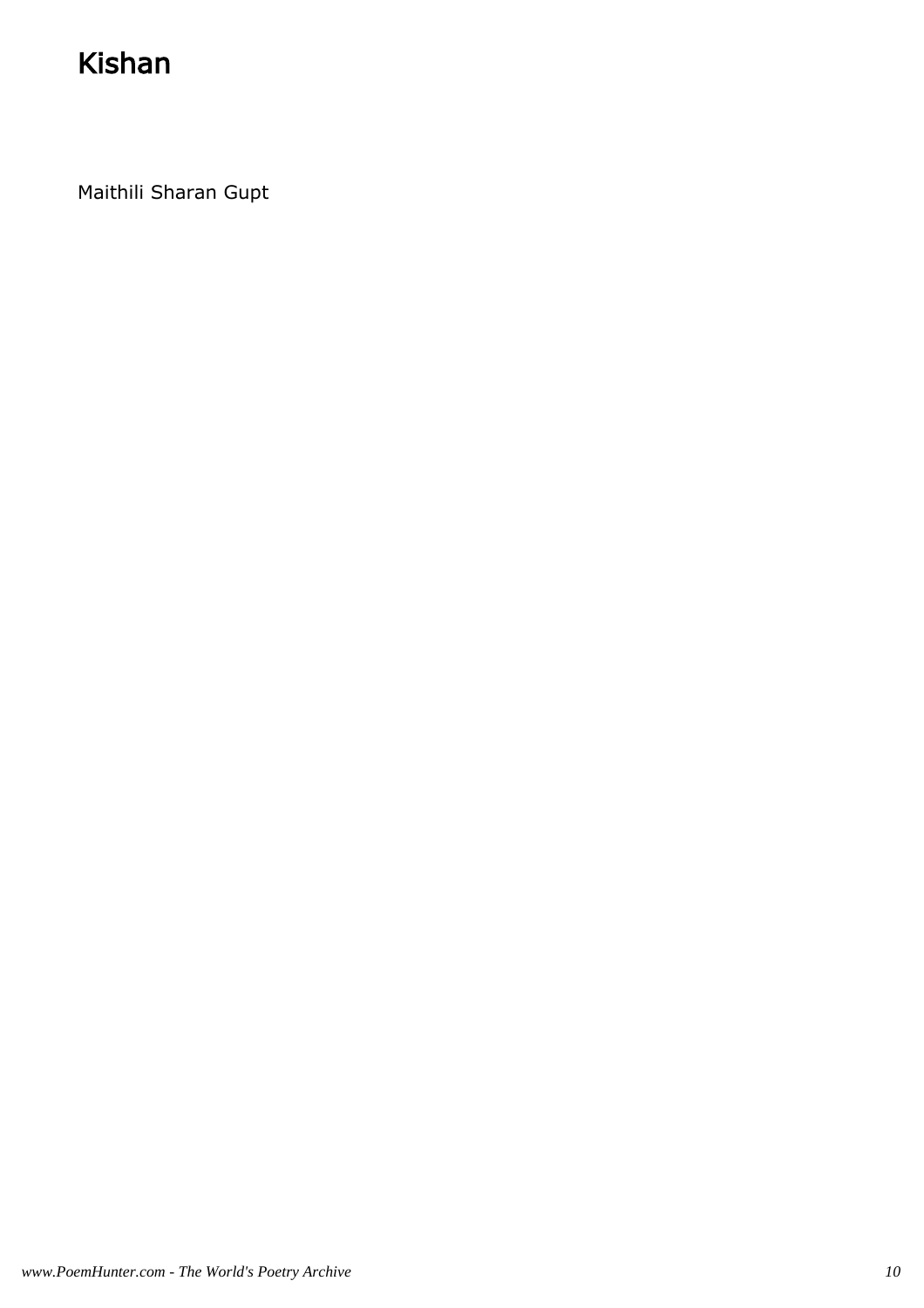## Kushalagit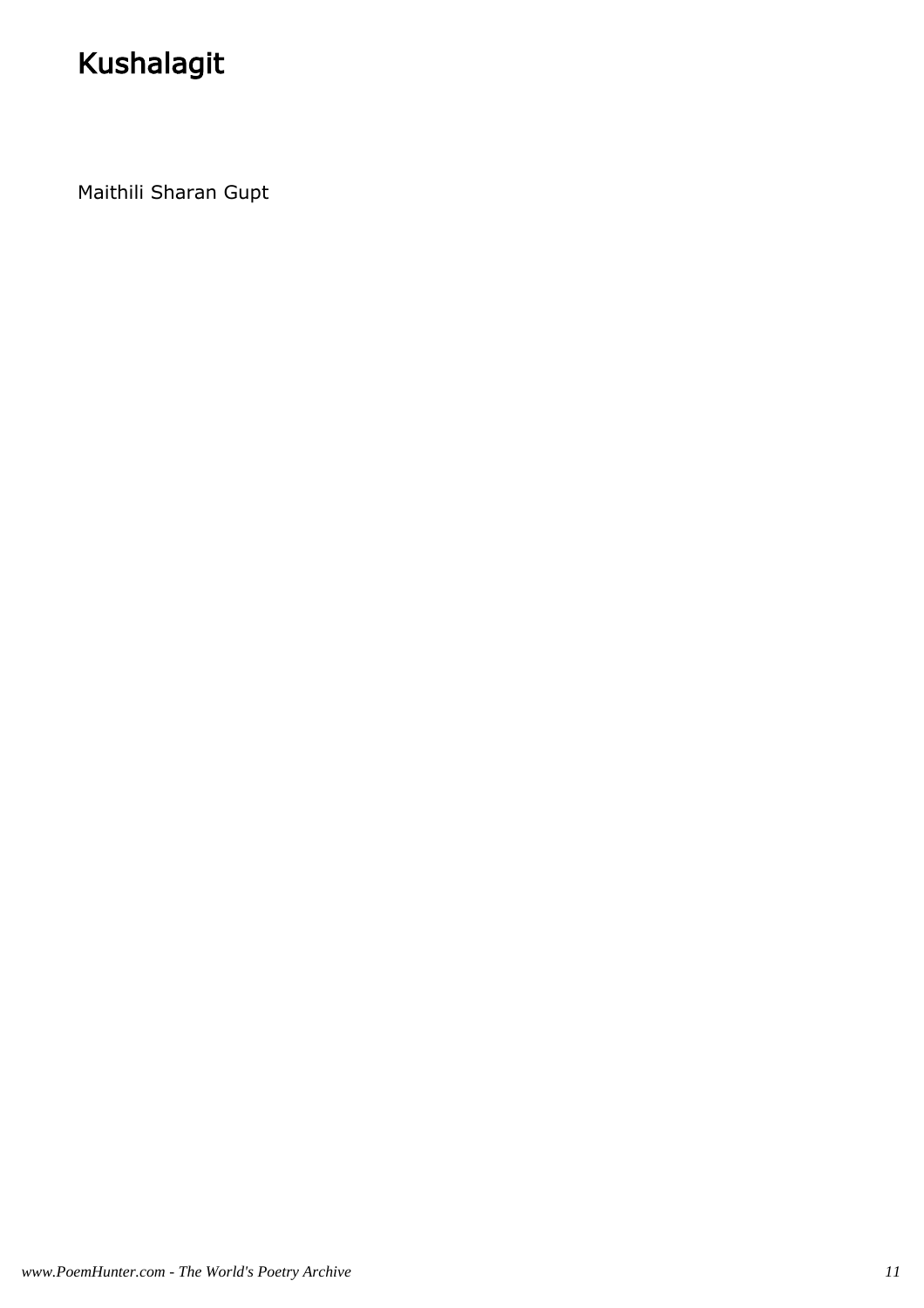### Matribhumi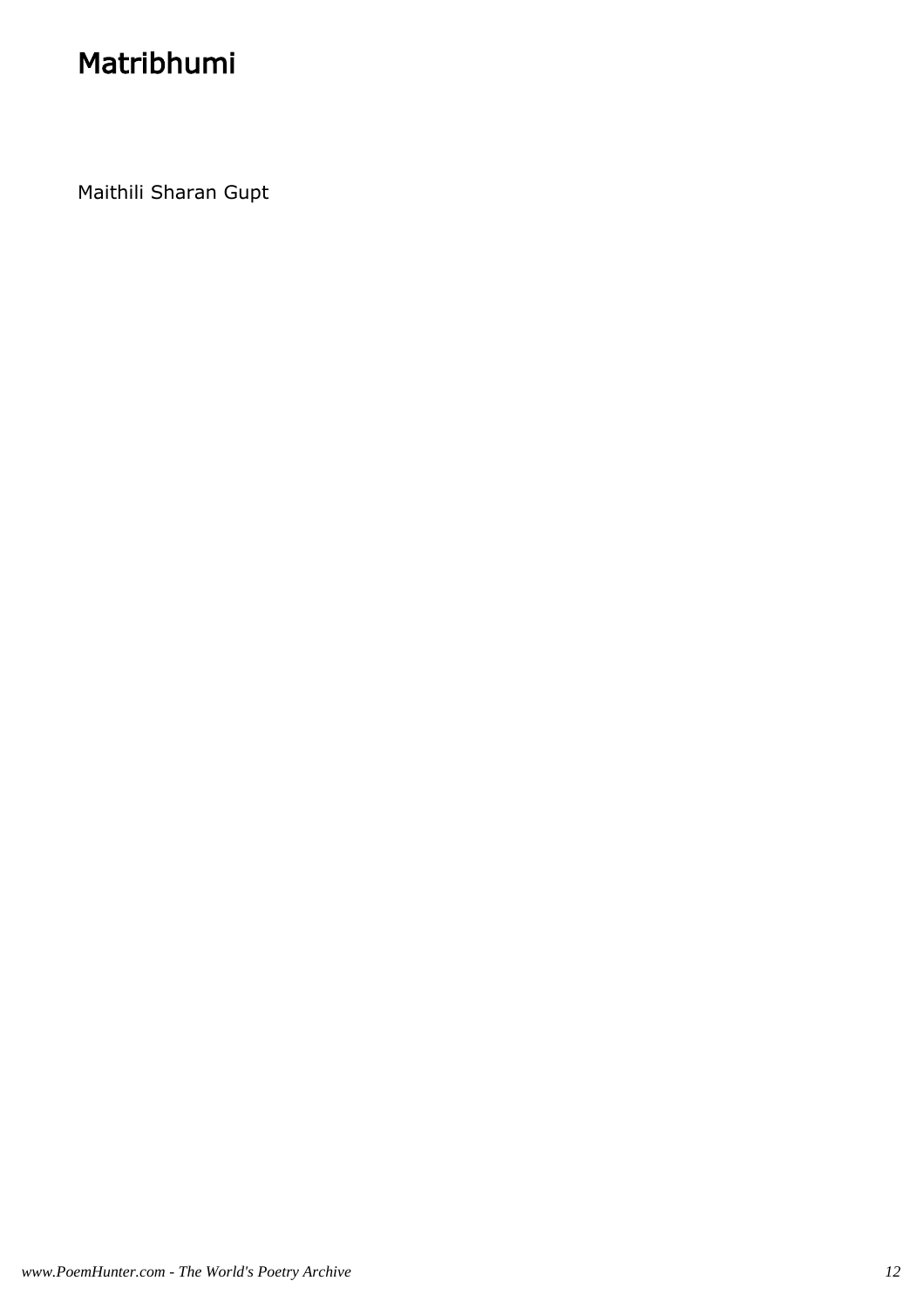## Mujhe Phool Mat Maro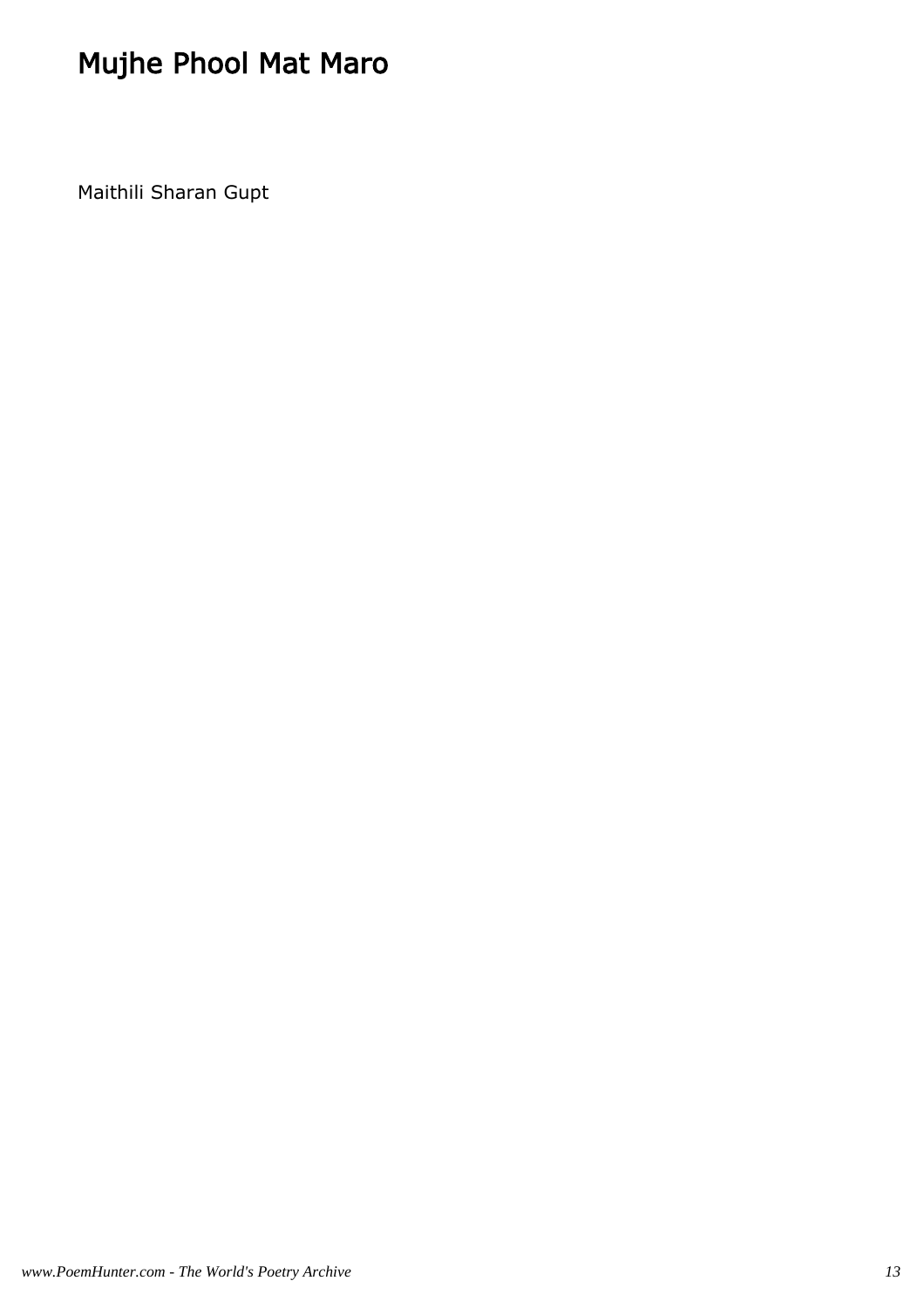#### Nahush Ka Patan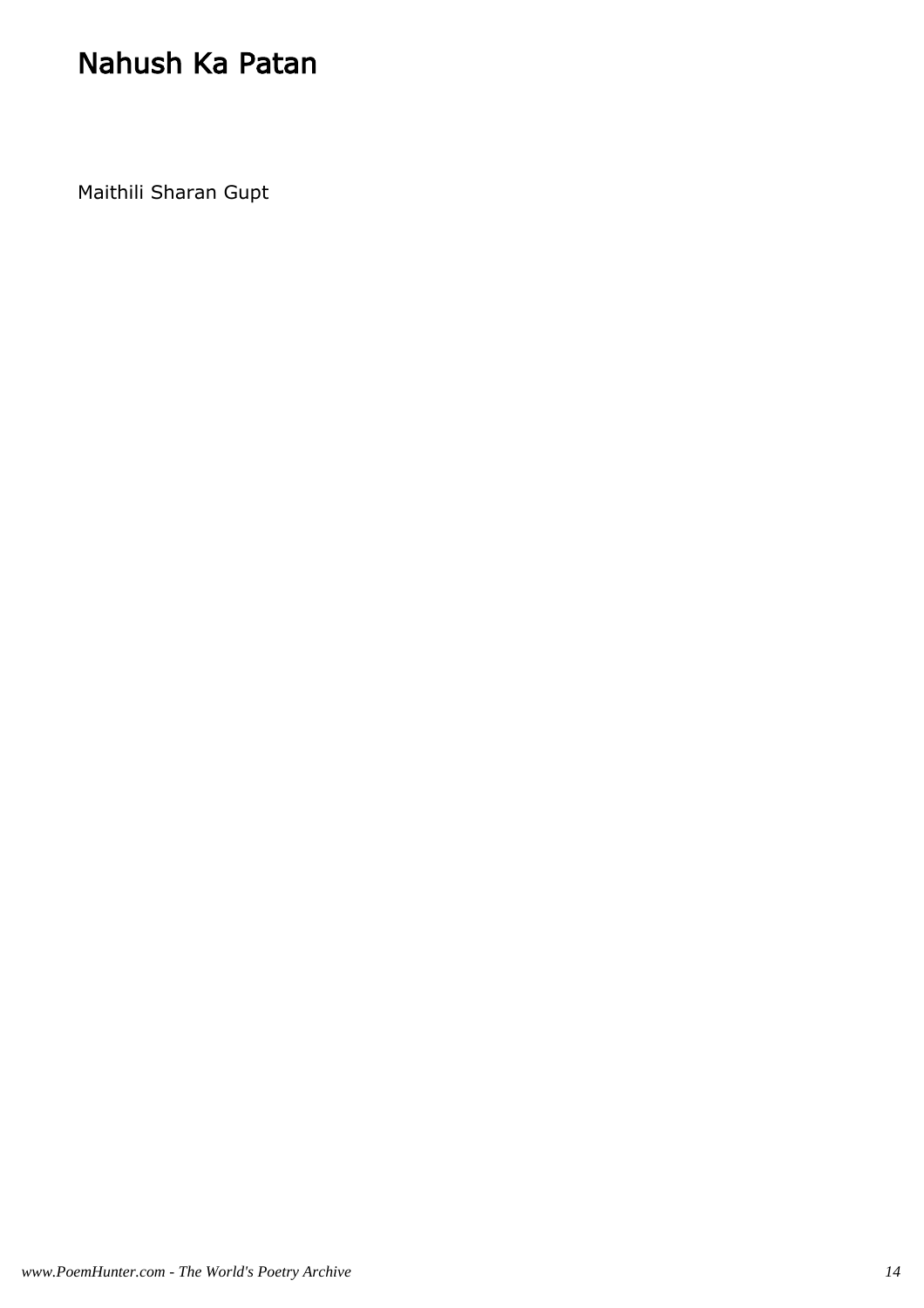#### Nar Ho Na Nirash Ho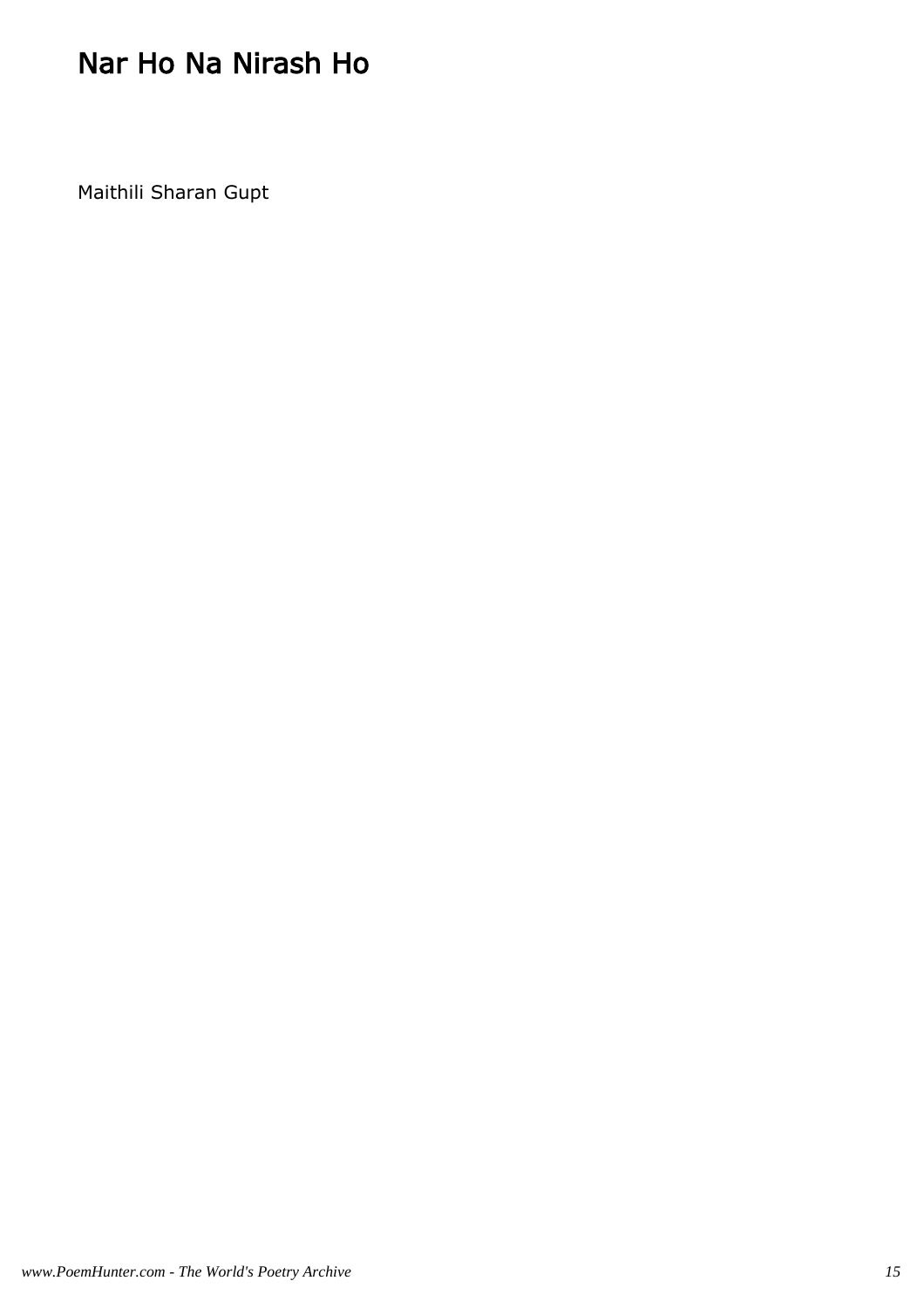## Nirakha Shakhi Ya Khanjan Aye